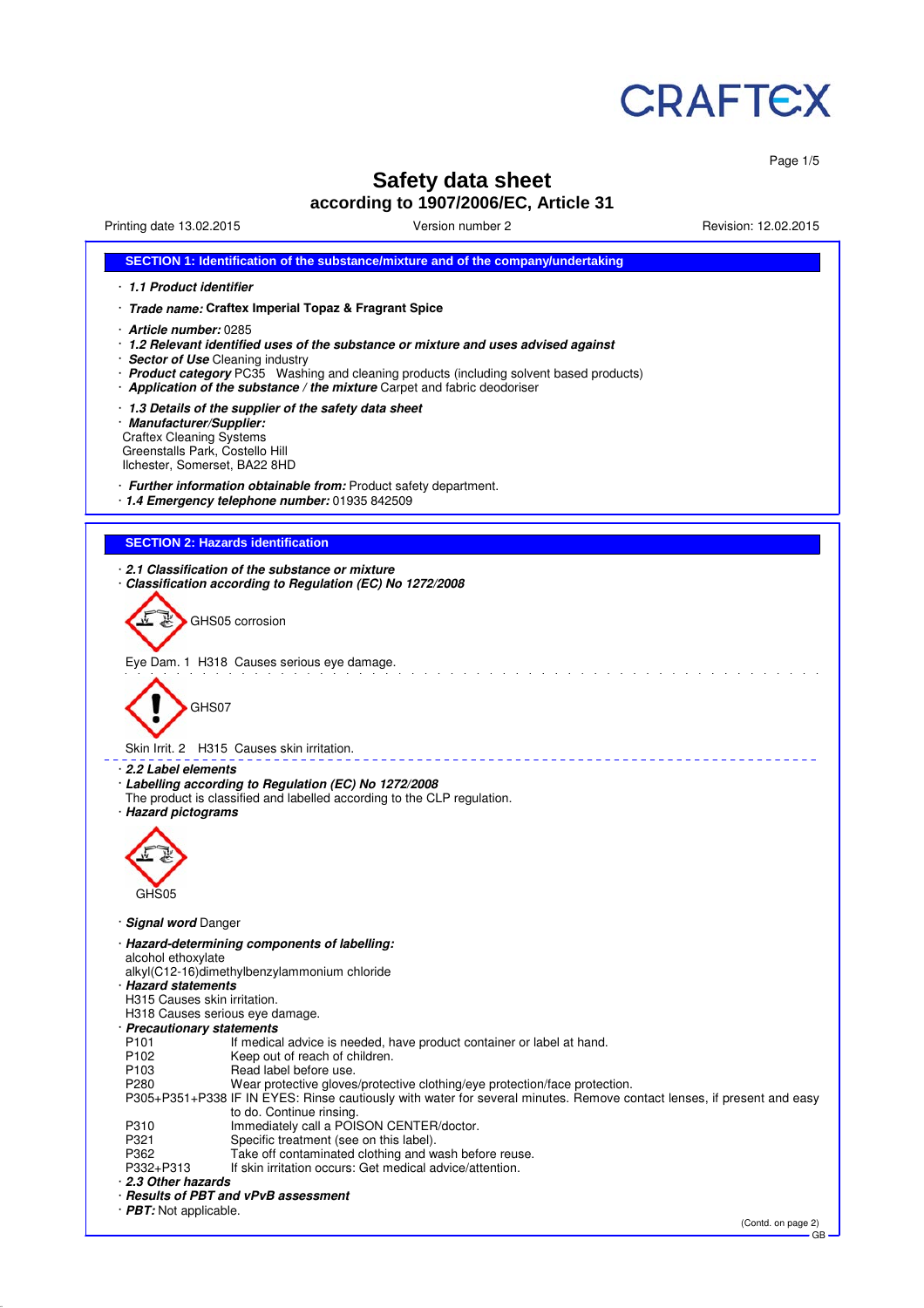Printing date 13.02.2015 Version number 2 Revision: 12.02.2015

(Contd. of page 1)

**Trade name: Craftex Imperial Topaz & Fragrant Spice**

· **vPvB:** Not applicable.

#### **SECTION 3: Composition/information on ingredients**

· **3.2 Chemical characterisation: Mixtures**

· **Description:** Mixture of substances listed below with nonhazardous additions.

| Dangerous components: |                                                                                                                  |             |
|-----------------------|------------------------------------------------------------------------------------------------------------------|-------------|
|                       | alcohol ethoxylate                                                                                               | $2.5 - 10%$ |
|                       | Acute Tox. 3, H301; $\bigotimes$ Eye Dam. 1, H318                                                                |             |
| CAS: 68424-85-1       | alkyl(C12-16)dimethylbenzylammonium chloride                                                                     | $< 2.5\%$   |
|                       | EINECS: 270-325-2 Skin Corr. 1B, H314, C Aquatic Acute 1, H400, C Acute Tox. 4, H302, Acute Tox. 4,<br>H312      |             |
|                       | Regulation (EC) No 648/2004 on detergents / Labelling for contents                                               |             |
| mentha-1,8-diene)     | non-ionic surfactants, preservation agents (alkyl(C12-16)dimethylbenzylammonium chloride), perfumes ((R)-p- < 5% |             |

#### **SECTION 4: First aid measures**

· **4.1 Description of first aid measures**

- · **After inhalation:** Supply fresh air; consult doctor in case of complaints.
- · **After skin contact:** Generally the product does not irritate the skin.
- · **After eye contact:** Rinse opened eye for several minutes under running water.
- · **After swallowing:** If symptoms persist consult doctor.
- · **4.2 Most important symptoms and effects, both acute and delayed** No further relevant information available.
- · **4.3 Indication of any immediate medical attention and special treatment needed**

No further relevant information available.

#### **SECTION 5: Firefighting measures**

· **5.1 Extinguishing media**

- · **Suitable extinguishing agents:** CO2, powder or water spray. Fight larger fires with water spray or alcohol resistant foam.
- · **5.2 Special hazards arising from the substance or mixture** No further relevant information available.

· **5.3 Advice for firefighters**

· **Protective equipment:** No special measures required.

#### **SECTION 6: Accidental release measures**

· **6.1 Personal precautions, protective equipment and emergency procedures** Not required.

· **6.2 Environmental precautions:**

Dilute with plenty of water.

Do not allow to enter sewers/ surface or ground water.

· **6.3 Methods and material for containment and cleaning up:**

Absorb with liquid-binding material (sand, diatomite, acid binders, universal binders, sawdust).

· **6.4 Reference to other sections**

- See Section 7 for information on safe handling.
- See Section 8 for information on personal protection equipment.

See Section 13 for disposal information.

#### **SECTION 7: Handling and storage**

· **7.1 Precautions for safe handling** No special precautions are necessary if used correctly. · **Information about fire - and explosion protection:** No special measures required.

· **7.2 Conditions for safe storage, including any incompatibilities**

- · **Storage:**
- · **Requirements to be met by storerooms and receptacles:** No special requirements.
- · **Information about storage in one common storage facility:** Not required.
- · **Further information about storage conditions:** None.

(Contd. on page 3)

GB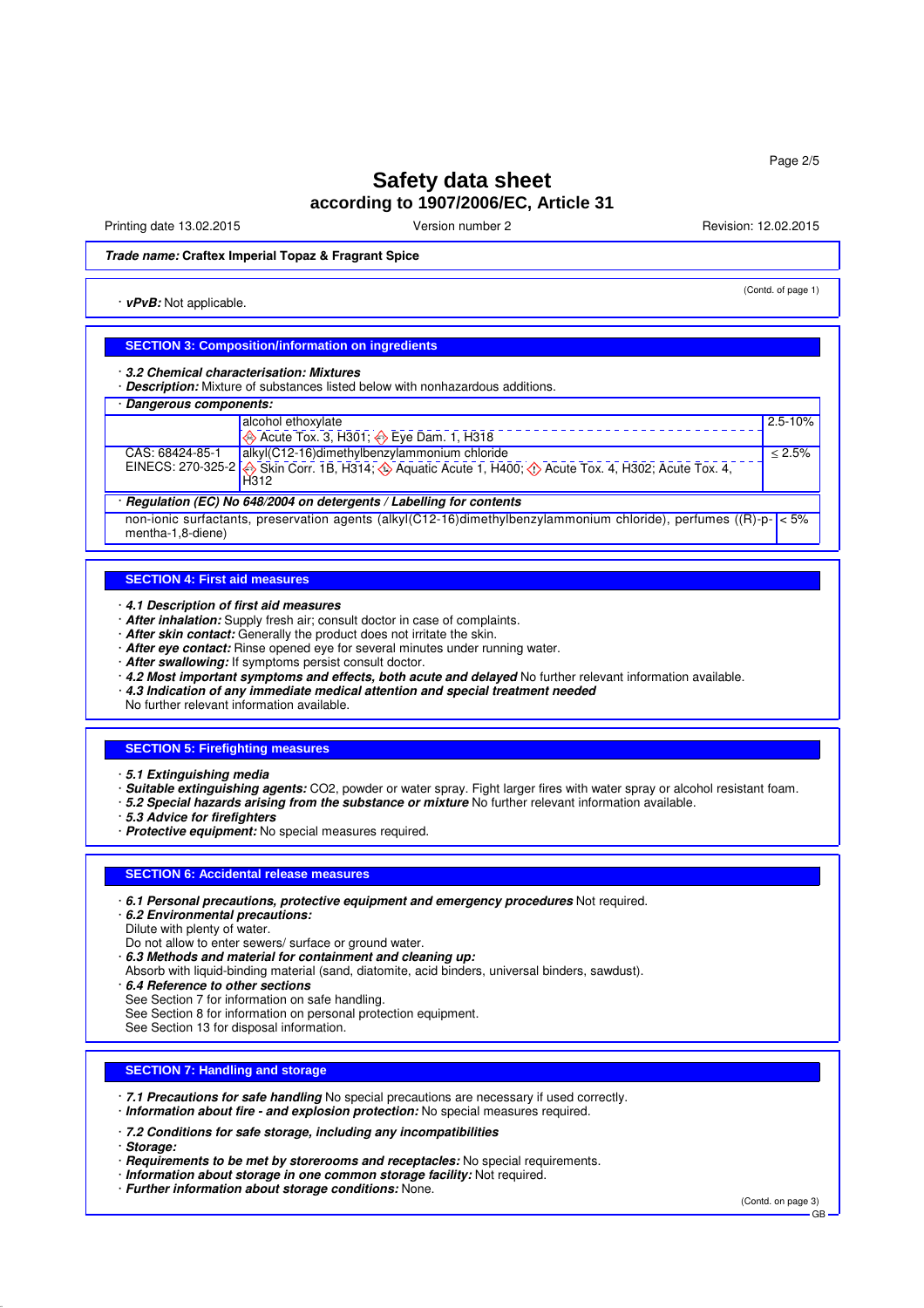Printing date 13.02.2015 Version number 2 Revision: 12.02.2015

(Contd. of page 2)

### **Trade name: Craftex Imperial Topaz & Fragrant Spice**

· **7.3 Specific end use(s)** No further relevant information available.

### **SECTION 8: Exposure controls/personal protection**

· **Additional information about design of technical facilities:** No further data; see item 7.

· **Ingredients with limit values that require monitoring at the workplace:**

The product does not contain any relevant quantities of materials with critical values that have to be monitored at the workplace.

- · **Additional information:** The lists valid during the making were used as basis.
- · **8.2 Exposure controls**
- · **Personal protective equipment:**
- · **General protective and hygienic measures:** Wash hands before breaks and at the end of work.
- · **Respiratory protection:** Not required.
- · **Protection of hands:**

The glove material has to be impermeable and resistant to the product/ the substance/ the preparation. Due to missing tests no recommendation to the glove material can be given for the product/ the preparation/ the chemical mixture.

Selection of the glove material on consideration of the penetration times, rates of diffusion and the degradation · **Material of gloves**

The selection of the suitable gloves does not only depend on the material, but also on further marks of quality and varies from manufacturer to manufacturer. As the product is a preparation of several substances, the resistance of the glove material can not be calculated in advance and has therefore to be checked prior to the application.

· **Penetration time of glove material**

The exact break through time has to be found out by the manufacturer of the protective gloves and has to be observed. · **Eye protection:** Goggles recommended.

#### **SECTION 9: Physical and chemical properties**

| 9.1 Information on basic physical and chemical properties<br><b>General Information</b> |                                               |
|-----------------------------------------------------------------------------------------|-----------------------------------------------|
| Appearance:                                                                             |                                               |
| Form:                                                                                   | Liquid                                        |
| Colour:                                                                                 | Orange                                        |
| Odour:                                                                                  | Fruity spice                                  |
| <b>Odour threshold:</b>                                                                 | Not determined.                               |
| · pH-value at 20 ℃:                                                                     | 6.5                                           |
| Change in condition                                                                     |                                               |
| <b>Melting point/Melting range:</b>                                                     | Undetermined.                                 |
| <b>Boiling point/Boiling range:</b>                                                     | Undetermined.                                 |
| · Flash point:                                                                          | Not applicable.                               |
| · Flammability (solid, gaseous):                                                        | Not applicable.                               |
| · Ignition temperature:                                                                 |                                               |
| Decomposition temperature:                                                              | Not determined.                               |
| Self-igniting:                                                                          | Product is not selfigniting.                  |
| Danger of explosion:                                                                    | Product does not present an explosion hazard. |
| · Explosion limits:                                                                     |                                               |
| Lower:                                                                                  | Not determined.                               |
| Upper:                                                                                  | Not determined.                               |
| Vapour pressure:                                                                        | Not determined.                               |
| <b>Density:</b>                                                                         | Not determined.                               |
| <b>Relative density</b>                                                                 | Not determined.                               |
| Vapour density                                                                          | Not determined.                               |
| <b>Evaporation rate</b>                                                                 | Not determined.                               |
|                                                                                         | (Contd. on page 4)                            |

GB

<sup>·</sup> **8.1 Control parameters**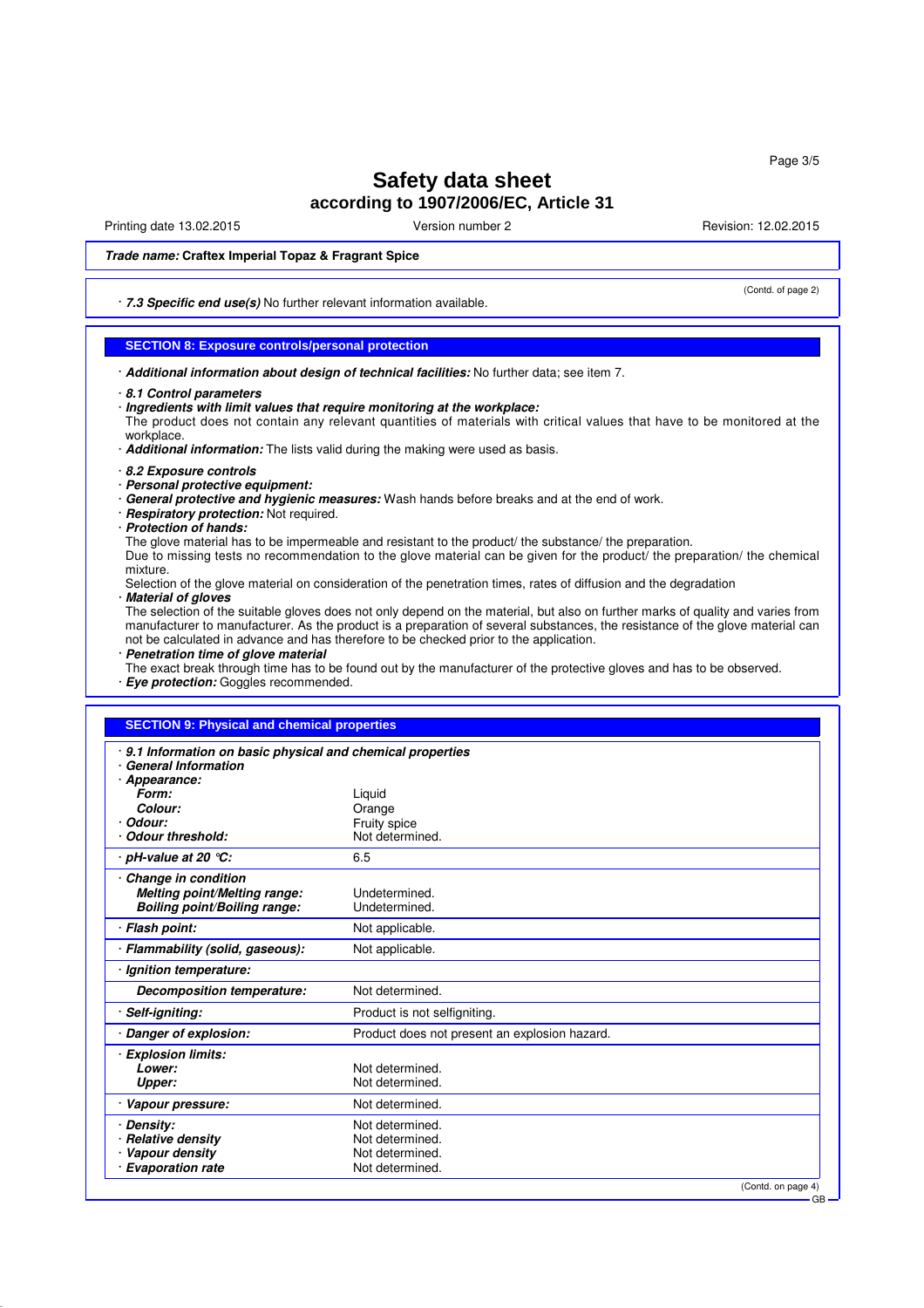Printing date 13.02.2015 Version number 2 Revision: 12.02.2015

**Trade name: Craftex Imperial Topaz & Fragrant Spice**

|                                                          |                                            | (Contd. of page 3) |
|----------------------------------------------------------|--------------------------------------------|--------------------|
| Solubility in / Miscibility with                         |                                            |                    |
| water:                                                   | Fully miscible.                            |                    |
| Partition coefficient (n-octanol/water): Not determined. |                                            |                    |
| <b>Viscosity:</b>                                        |                                            |                    |
| Dynamic:                                                 | Not determined.                            |                    |
| Kinematic:                                               | Not determined.                            |                    |
| Solvent content:                                         |                                            |                    |
| Organic solvents:                                        | $0.1 \%$                                   |                    |
| · 9.2 Other information                                  | No further relevant information available. |                    |

### **SECTION 10: Stability and reactivity**

· **10.1 Reactivity**

- · **10.2 Chemical stability**
- · **Thermal decomposition / conditions to be avoided:** No decomposition if used according to specifications.
- 10.3 Possibility of hazardous reactions No dangerous reactions known.
- · **10.4 Conditions to avoid** No further relevant information available.
- · **10.5 Incompatible materials:** No further relevant information available.
- · **10.6 Hazardous decomposition products:** No dangerous decomposition products known.

#### **SECTION 11: Toxicological information**

- · **11.1 Information on toxicological effects**
- · **Acute toxicity:**
- · **Primary irritant effect:**
- · **on the skin:** No irritant effect.
- · **on the eye:** No irritating effect.
- · **Sensitisation:** No sensitising effects known.

#### **SECTION 12: Ecological information**

- · **12.1 Toxicity**
- · **Aquatic toxicity:** No further relevant information available.
- · **12.2 Persistence and degradability** No further relevant information available.
- · **12.3 Bioaccumulative potential** No further relevant information available.
- · **12.4 Mobility in soil** No further relevant information available.
- · **Additional ecological information:**
- · **General notes:**
- Water hazard class 1 (German Regulation) (Self-assessment): slightly hazardous for water
- Do not allow undiluted product or large quantities of it to reach ground water, water course or sewage system.
- · **12.5 Results of PBT and vPvB assessment**
- · **PBT:** Not applicable.
- · **vPvB:** Not applicable.
- · **12.6 Other adverse effects** No further relevant information available.

#### **SECTION 13: Disposal considerations**

- · **13.1 Waste treatment methods**
- · **Recommendation** Must not be disposed together with household waste. Do not allow product to reach sewage system.
- · **Uncleaned packaging:**
- · **Recommendation:** Disposal must be made according to official regulations.
- · **Recommended cleansing agents:** Water, if necessary together with cleansing agents.

(Contd. on page 5)

GB